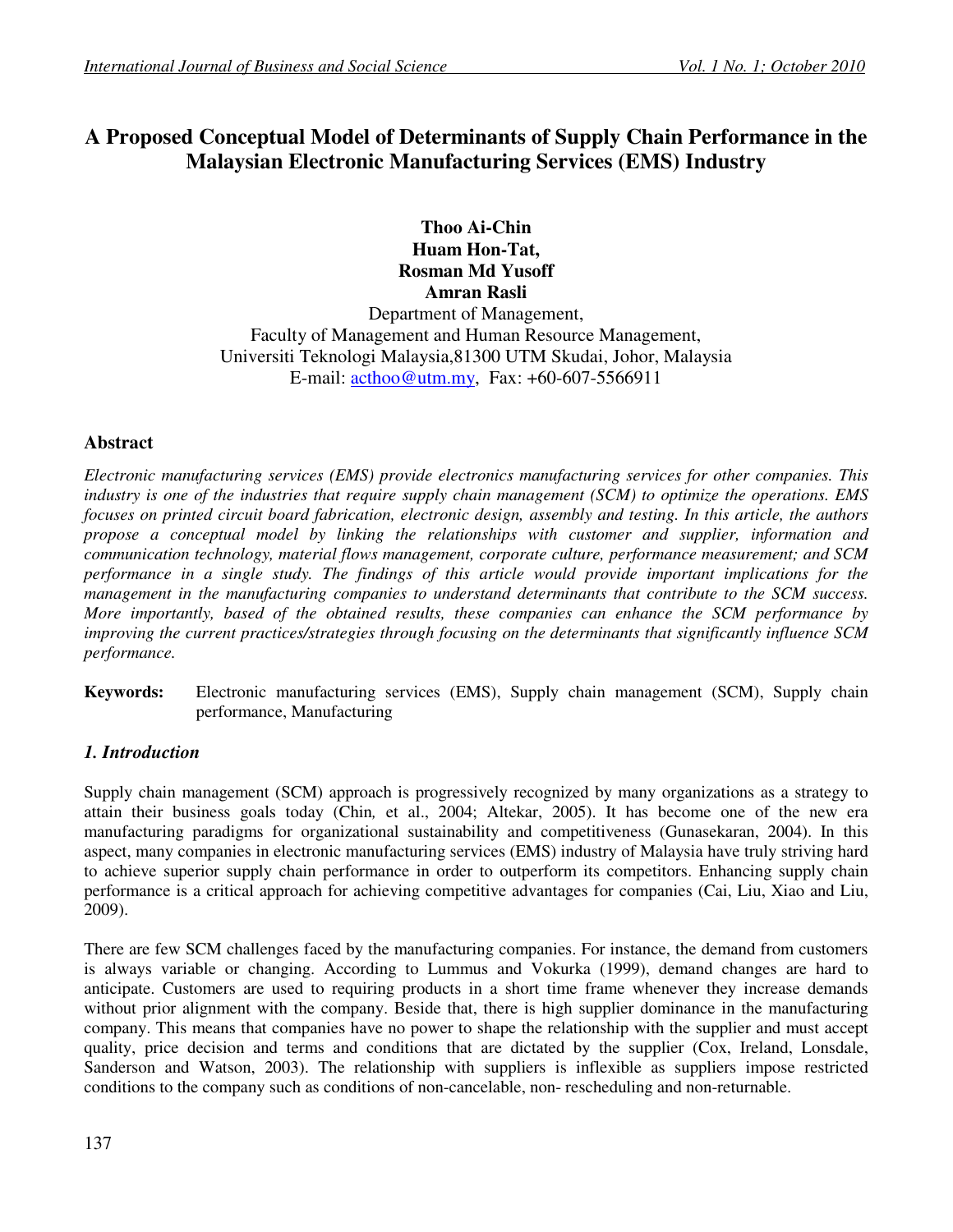Apart from that, there is lack of integrated software and system, both inside and outside the company (Ayers, 2001). Some of the suppliers are unable to access the company's supplier portal because they have incompetent technology. Therefore, it causes lower supplier response time as they need to update the purchase order manually. The other challenges are such as no shared value in corporate culture in terms of commitment and cooperative (Mello and Stank, 2005), key SCM operations like customer satisfaction, product quality, delivery precision, capacity constraint and manpower issue are not being measured on timely basis, likewise the flow of material in the company is jeopardized by the high inventory and unreliable delivery of materials/goods.

The literature has acknowledged the importance of relationship quality in the manufacturing industry for the SCM performance. Thus, relationships with customer and supplier are one of the major critical success factors for SCM efficiency. Previous research found that trust has strong prediction to a long-term relationship with customer and supplier (Sahay, 2003; Van Weele, 2005; Tumala, Philips and Johnson, 2006; Chandra and Kumar, 2000). Therefore, a good, trust-based and long-term relationship with customer and supplier will lead to high performance of supply chain. Besides the supportive relationships with customer and supplier, information and communication technology (ICT) is also one of the crucial factors of competitive advantages as ICT drives higher levels of supply chain integration. ICT is an enabler for organization to increase the communication and to disseminate information (Altekar, 2005).

In this article, the authors propose material flows management factor as an important predictor for SCM performance as well. The aim of a supply chain is to keep materials flowing from source to end-customer (Harrison and Hoek, 2005). Good flow of material ensures products are delivered to end customers on time or on schedule. Childerhouse, Lewis, Naim and Towill (2003) found that management of a smooth material flow is a key factor in achieving superior supply chain performance. A successful logistics network can reduce entire supply chain costs, including manufacturing and procurement costs, inventory handling costs, facility costs (fixed costs), labour cost and transportation costs (Simchi-Levi, Kaminisky and Simchi-Levi, 2000).

Corporate culture is another compelling factor for SCM successfulness. Organisational shared values in terms of extreme trust, commitment and collaboration, organisational capability and top management supports are essential for an effective SCM (Mello and Stank, 2005). Tony and Kelvin (2007) suggested that human factor is significantly affecting the SCM effectiveness. The human factors affect management of various stage and process in a supply chain as employees are the key asset to drive supply chain performance.

Additionally, measurement is very important and is the only approach to understand whether process performance is improving or worsening and whether correction action is needed urgently (Roussel and Cohen, 2005). Metric in performance measurement is a number for measuring and reporting a key performance indicator for business, department, team, product line and individual. Performance measurements metrics could be customer satisfaction, product quality, delivery precision and cost reduction.

It is important to measure performance because it:

- (1) provides required direction and helps in setting priorities
- (2) Gauges and monitors progress
- (3) Focuses on key issues
- (4) Identifies areas acquiring attention for groups and individuals
- (5) Helps to communicate key issues and results
- (6) Measures and rewards people and teams (Ayers, 2001).

According to Zokaei and Simons (2006), supply chain performance can be divided into two dimensional: effectiveness and efficiency. Effectiveness is doing the right things and efficiency is doing things right. Supply chain effectiveness measures the consumer satisfaction. Supply chain efficiency measures the performance of the respective processes such as procurement, production and distribution (Hewitt, 1994). Efficiency is improved through waste reduction and process improvement, such as reducing the input levels while increasing the output levels.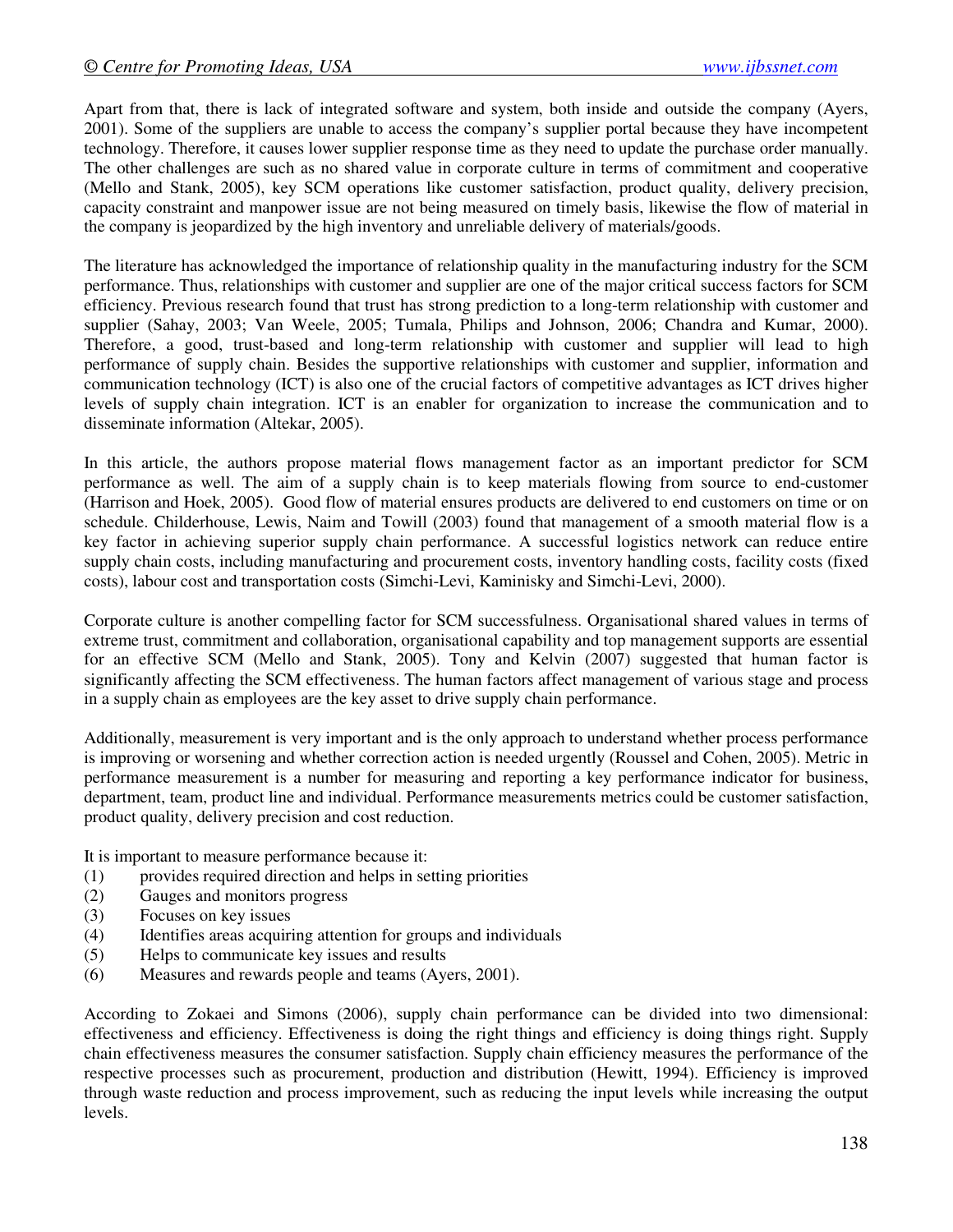There is a model to examine relationship between supply chain performance and degree of linkage among supplier, internal integration and customer (Lee, Kwon and Severance, 2007). In line with this knowledge, the authors propose that a model for manufacturing companies can be developed using correlational links between SCM performance and its determinants. The authors will also forwarded related hypotheses on the proposed relationship between the variables.

#### *2. Literature Review*

#### **2.1 Previous Studies**

#### *2.1.1 Relationships with Customer and Supplier*

A successful strategic alliance and integrated relationship with suppliers and customers must be revolved around trust, loyalty, positive sum game (a win-win relationship), cross-functional teams, achieving common goals and collaboration (Chandra and Kumar, 2000). Spekman, Kamauff and Myhr (1998) suggested that a firm's success is linked to the strength of its relationship with supply chain partners and it could reduce and increase revenue. Chandra and Kumar (2000) and Choy, Kenny and Victor (2003) found that the long-term success of a firm depends on the reliability of its suppliers and level of satisfaction of its customers. Previous research found that collaborative relationship between customer and supplier has positive significant influence to SCM performance improvement (Fearne and Hughes, 1999; Humphreys, Shiu and Chan, 2001; Valsamakis and Sprague, 2001; Vereecke and Muylle, 2006; Bartlett, Julien and Baines, 2007; Ounnar, Pujo, Mekaouche and Giambiasi (2007). Alfred Wong (2002) also explored that supplier satisfaction and contribution lead to customer satisfaction and SCM performance.

#### *2.1.2 Information and Communication Technology (ICT)*

Technology is an enabler in SCM for helping supply chain members to establish partnerships for better supply chain system performance (Boubekri, 2001; Yu, Yen and Cheng, 2001; Jonsson and Gunnarsson, 2005). Gunasekaran and Ngai (2004) explored that information technology is an essential ingredient for business survival and improves the competitiveness of firms. Dawson (2002) defined that efficient supply chain network can offer substantial improvements in productivity and in customer satisfaction by making available online, realtime information networked around the organization and giving full supply chain visibility. Beside that, McLaughlin, Motwani, Madan and Gunasekaran (2003) found that successful companies around the world are partly dependent on their ability to apply IT to SCM. In addition, findings from McLaren, Head and Yuan (2004) shows that operational efficiency and operational flexibility have high relationship with SCM information system. IT enhances the service level of SCM, improves operational efficiency and information quality (Auramo, Kauremaa and Tanskanen, 2005)

#### *2.1.3 Material Flows Management*

Spath and Baumeister (2001) suggested adaptable assembly systems are important to link between market and production. The synchronization of the material flow with the product reduces the non-value-adding efforts and the stocks within the assembly systems. Apart from that, Childerhouse et al. (2003) studied the reengineering construction supply chain by using material flow control approach in nine different companies. Their study found that material flow is playing a key enabler in achieving enhanced supply chain performance. Meier, Williams and Singley (2004) found that a logistic capability is important for SCM performance. The capabilities include ships materials according to target date, provide reliable delivery, possess broad geographic delivery capabilities, achieves accuracy in shipments and knowledgeable in logistics.

# *2.1.4 Corporate Culture*

Corporate culture defines as those employees of an organisation are having common expectation, practices and goals (Deresky, 2008).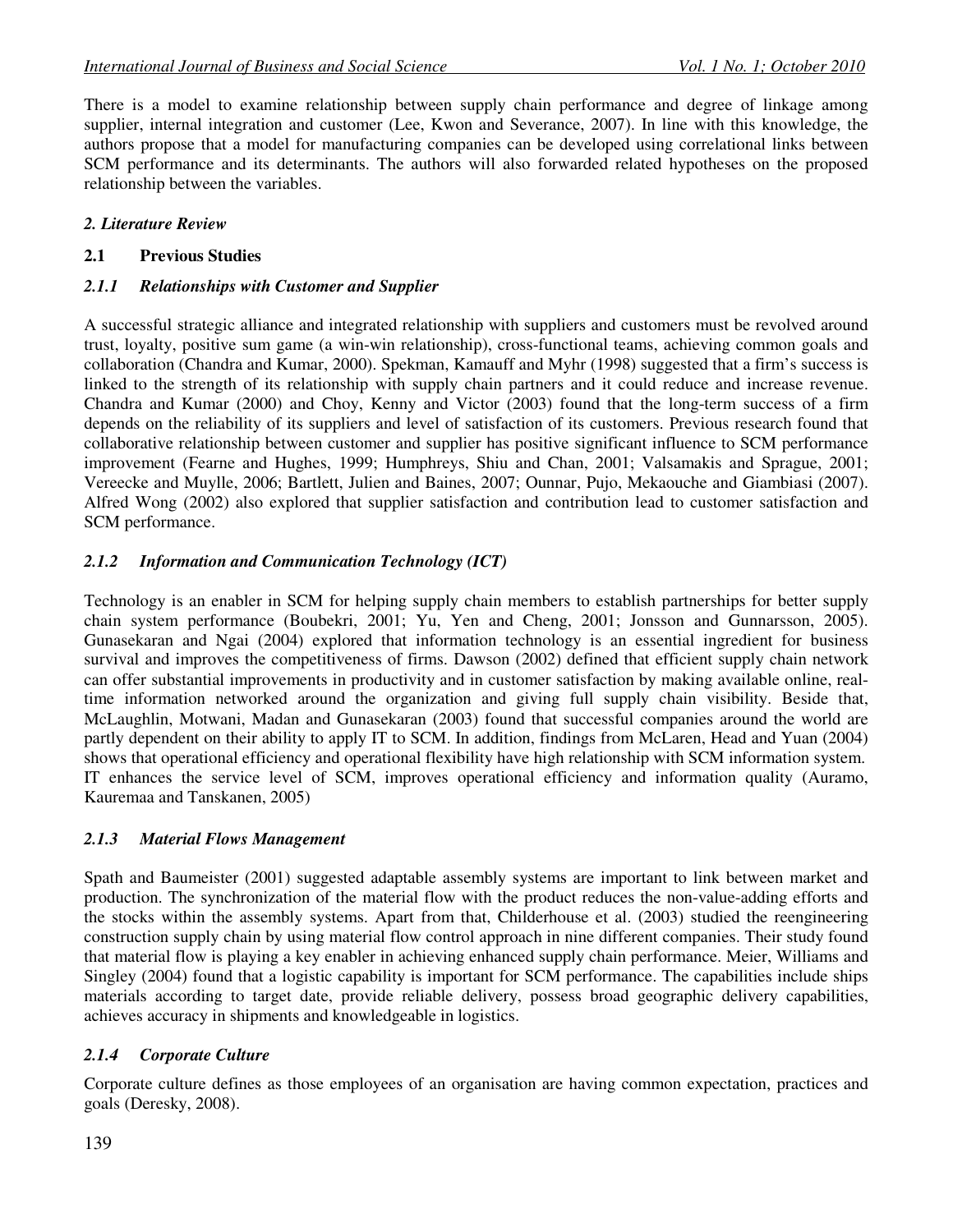Hoek, Chatham and Wilding (2002) explored that SCM managers are a critical factor in achieving strategic and operational objectives and changes in the supply chain. It is supported by Meier, et al. (2004) that leadership management factors contribute to the effective business relationships of SCM. The leadership management encompasses compatible culture/values, respects confidentiality, accepts responsibility, demonstrates positive management skills, positive attitude, makes decisions quickly, demonstrates ability to evolve, behaves professionally, engages in ethical practices, provides an atmosphere of continuous improvement and regularly reviews performance and capabilities. Mello and Stank (2005) found that firms lacking in the appropriate cultural elements such as shared assumptions, values and artifacts are tend to fail when implementing SCM initiatives. On top of that, Fawcett, Ogden, Magnan and Cooper (2006) studied the organizational commitment and governance for supply chain success. The findings indicated that four types of managerial support are needed to achieve the highest levels of supply chain success: top management support, broad-based functional support, channels support and infrastructural/governance support.

#### *2.1.5 Performance Measurement*

Gunasekaran, Patel and Tirtiroglu (2001) explored that SCM needs to be assessed for its performance in order to evolve an efficient and effective supply chain. Swinehart and Smith (2005) found that customer satisfaction is increasingly being recognized as an appropriate measure for determining how well a particular organization is accomplishing its mission and while customer satisfaction surveys provide valuable information and may be used to improve the entire operation. Beside that, Liang, Yang, Cook and Zhu (2006) suggested that an appropriate performance measurement system is a critical requirement for the effective management of a supply chain. (DEA)-based approaches for characterizing and measuring supply chain efficiency when intermediate measures are incorporated into the performance evaluation. Shepherd and Gunter (2006) studied the performance measurement systems and metrics of supply chains by critically reviewing the contemporary literature and suggesting possible avenues for future research. According to Shepherd and Gunter (2006), there are a number of important problems have not yet address, including: the factors influencing the successful implementation of performance measurement systems for supply chains, the forces shaping their evolution over time and the problem of their ongoing maintenance.

#### **2.2 Proposed Conceptual Model**

The review of theoretical and empirical literature indicates that the above issues have been widely studied. However, to the best of the authors' knowledge, none of the previous studies had attempted to include all the five determinants of SCM performance, namely, relationships with customer and supplier, information and communication technology, material flows management, corporate culture and performance measurement into a single study. The framework of the proposed conceptual model is given below.

#### Insert figure (1) about here

The following hypotheses are formulated based on the above addressed issues:

- *H1: There is a significant positive relationship between relationships with customer and supplier and SCM performance.*
- *H2: There is a significant positive relationship between information and communication technology and SCM performance.*
- *H3: There is a significant positive relationship between material flows management and SCM performance.*
- *H4: There is a significant positive relationship between corporate culture and SCM performance.*
- *H5; There is a significant positive relationship between performance measurement and SCM performance.*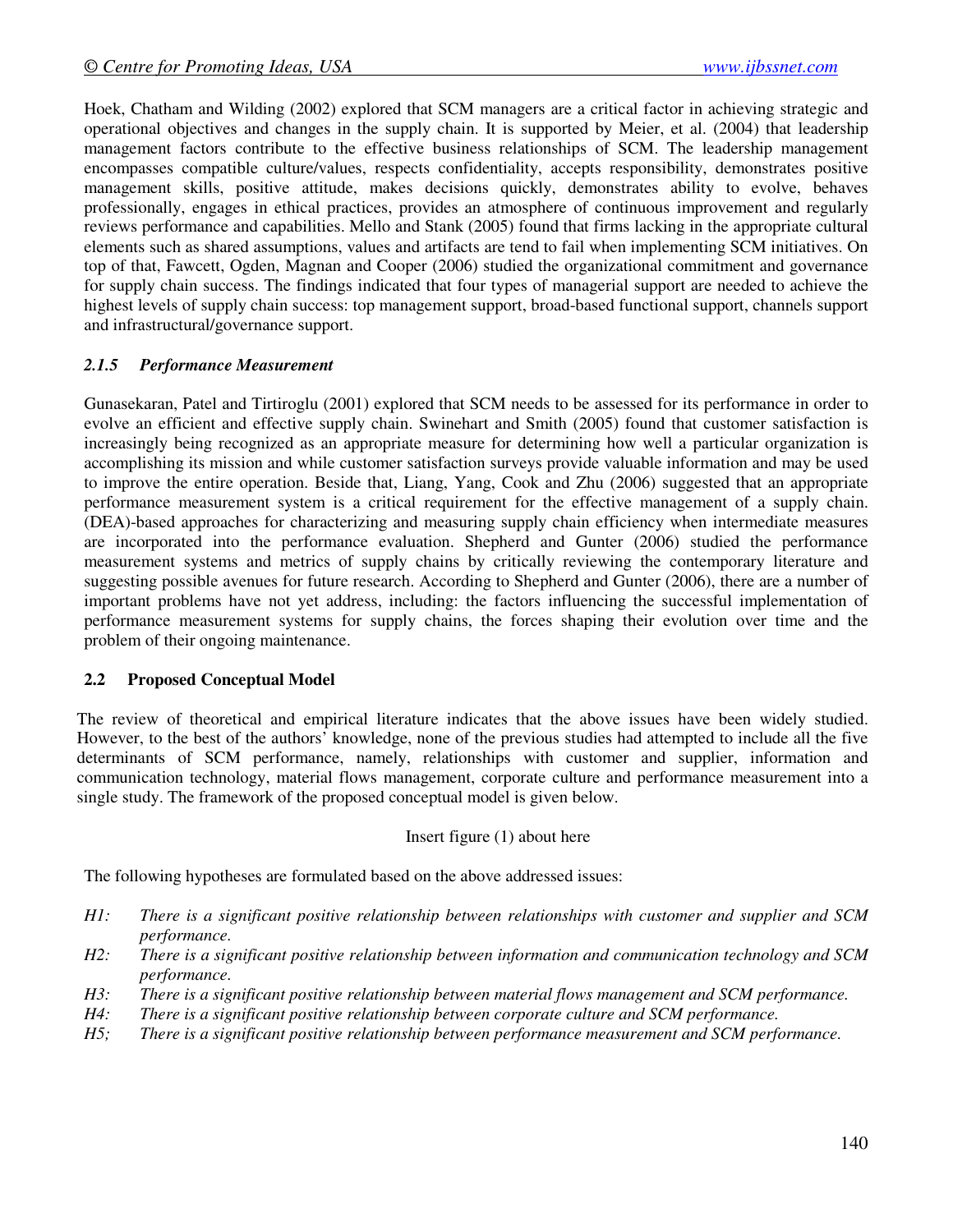# *3. Methodology*

The sample of this study will focus on departments of purchasing, planning, logistics and operation in the manufacturing companies. Interview and questionnaire are the main instruments of this study. Reliability analysis will be used to test how well the items in a set are positively correlated to one another. The internal consistency reliability will be higher if the Cronbach's alpha is closer to 1 (Sekaran, 2003). In addition, Pearson correlation analysis is used to compute the correlation between variables and multiple linear regression is used to analyze the relationship between a single dependent variable and the five independent variables in the study.

#### *4. Conclusion*

The proposed model provides correlational link amongst relationships with customer and supplier, information and communication technology, material flows management, corporate culture, performance measurement and SCM performance. SCM has become one of the new era manufacturing paradigms for organizational sustainability and competitiveness (Gunasekaran, 2004). SCM has been taken as one of the corporate strategy for enhancing flexibility of manufacturing operations and integrating suppliers and customers. A successful SCM is able to minimize inventory carrying cost and entire SCM cost as well (Chan and Lee, 2005). The critical success factors have proven can maintain high SCM performance for the manufacturing company. The authors' intention was to fill up the gap about the lack of research in supply chain management which investigates the role of critical success factors in manufacturing company of Malaysia. Furthermore, the study to be carried out resulting from the proposed model is expected to investigate the critical success factors that contribute to the SCM performance in order to increase the competitive advantage of manufacturing companies in Malaysia.

# *References*

Altekar, R. V. (2005). *Supply chain management: Concepts and cases*. New Delhi: Prentice Hall of India.

- Auramo, J., Kauremaa, J. and Tanskanen, K. (2005). Benefits of IT in supply chain management: An explorative study of progressive companies. *International Journal of Physical Distribution & Logistics Management, 35*(2): 82-100.
- Ayers, J. B., (2001). *Handbook of supply chain managemen*t. United States of America: CRC Press.
- Bartlett, P. A., Julien, D. M. and Baines, T. S. (2007). Improving supply chain performance through improved visibility. *The International Journal of Logistics Management, 18*(2): 294-313.
- Boubekri, N. (2001). Technology enablers for supply chain management. *Integrated Manufacturing Systems, 12*(6): 394-399.
- Cai, J., Liu, X. D., Xiao, Z. H. and Liu, J. (2009). Improving supply chain performance management: A systematic approach to analyzing iterative KPI accomplishment, *Decision Support System, 46*(2): 512.
- Camp, R. C. (1989). *Benchmarking: The search for industry best practices that lead to superior performance*. New York: Quality Resources.
- Chan, C. K., and Lee, H. W. J. (2005). *Successful strategies in supply chain management*. United States of America: Idea Group Inc.
- Chandra, K. and Kumar, S. (2000). Supply chain management in theory and practice: A passing fad or a fundamental change? *Industrial Management & Data System, 100*(3): 100-113.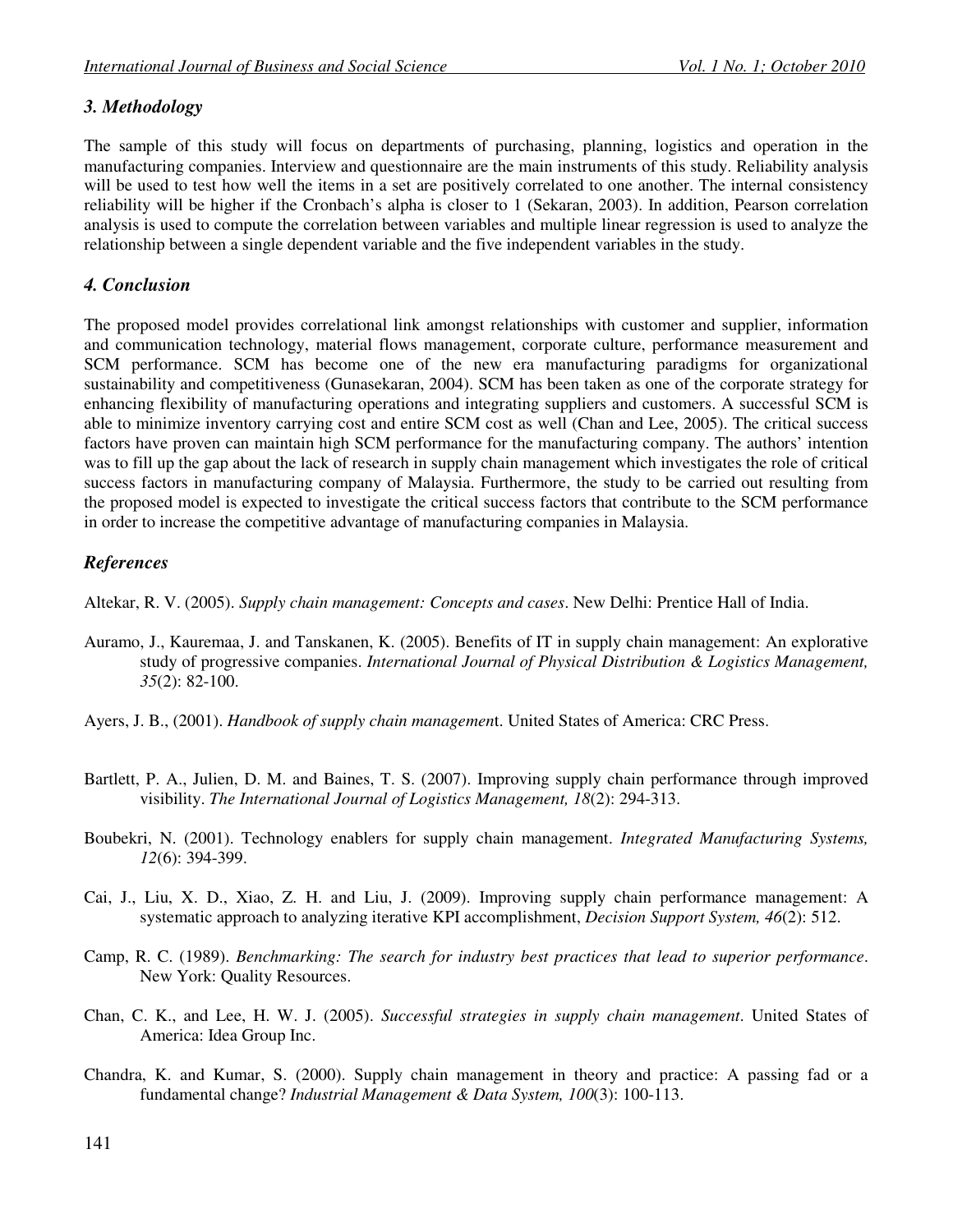- Childerhouse, P., Lewis, J., Naim, M. and Towill, D. R. (2003). Re-engineering a construction supply chain: A material flow control approach. *Supply Chain Management: An International Journal, 8*(4): 395-406.
- Choy, K. L, Kenny, F. K. H. and Victor L. (2003). Development of an intelligent customer-supplier relationship management system: The application of case-based reasoning. *Industrial Management & Data Systems, 103*(4): 263-274.
- Christopher, M. (1998), *Logistics and supply chain management: Strategies for reducing cost and improving*  service. 2<sup>nd</sup> ed. London: Pitman.
- Cox, A., Ireland, P., Lonsdale, C., Sanderson, J. and Watson, G. (2003). *Supply chain management: A guide to best practice.* Great Britain: Pearson Education Limited.
- Dawson, A. (2002). Supply chain technology. *Work Study, 51*(4): 191-196.
- Deresky, H. (2008). *International management: Managing across borders and cultures*. 6<sup>th</sup> ed. Upper Saddle River, N.J: Pearson Education, Inc.
- Fawcett, S. E., Ogden, J. A., Magnan, G. M. and Cooper, M. B (2006). Organisational commitment and governance for supply chain success. *International Journal of Physical Distribution & Logistics Management, 36*(1): 22-35.
- Fearne, A. and Hughes, D. (1999). Success factors in the fresh produce supply chain: Insights from the UK. *Supply Chain Management: An International Journal, 4*(3): 120-131.
- Gunasekaran, A. (2004). SupplycChain management: Theory and applications . *European Journal of Operational Research, 159*: 265–268.
- Gunasekaran, A. and Ngai, E. W. T (2004). Information systems in supply chain integration and management. *European Journal of Operational Research*, *159*: 269–295.
- Gunasekaran, A., Patel, C. and Tirtiroglu, E. (2001). Performance measures and metrics in a supply chain environment*. International Journal of Operations & Production Management, 21*(1/2): 71-87.
- Harrison, A. and Hoek, R.V. (2005). *Logistics management and strategy*. 2<sup>nd</sup> ed. UK: Prentice Hall.
- Hewitt, F. (1994). Supply chain redesign. *International Journal of Logistics Management*, *5*(2): 1-9.
- Hoek, V. R. I., Chatham, R. and Wilding, R. (2002). Managers in supply chain management, the critical dimension. *Supply Chain Management: An International Journal, 7*(3): 119-125.
- Humphreys, P. K., Shiu, W. K. and Chan, F. T. S. (2001). Collaborative buyer-supplier relationships in Hong Kong manufacturing firms. *Supply Chain Management: An International Journal, 6*(4): 152-162.
- Jonsson, S. and Gunnarsson, G. (2005). Internet technology to achieve supply chain performance. *Business Process Management Journal*, *11*(4): 403-417.
- Kaplan, R. S. and Norton, D. P. (1996). *The balanced scorecard*. Harvard Business School Press, Boston.
- Lee, C. W., Kwon, I. G. and Severance, D. (2007). Relationship between supply chain performance and degree of linkage among supplier, internal integration, and customer*. Supply Chain Management: An International Journal*, *12*(6): 444-452.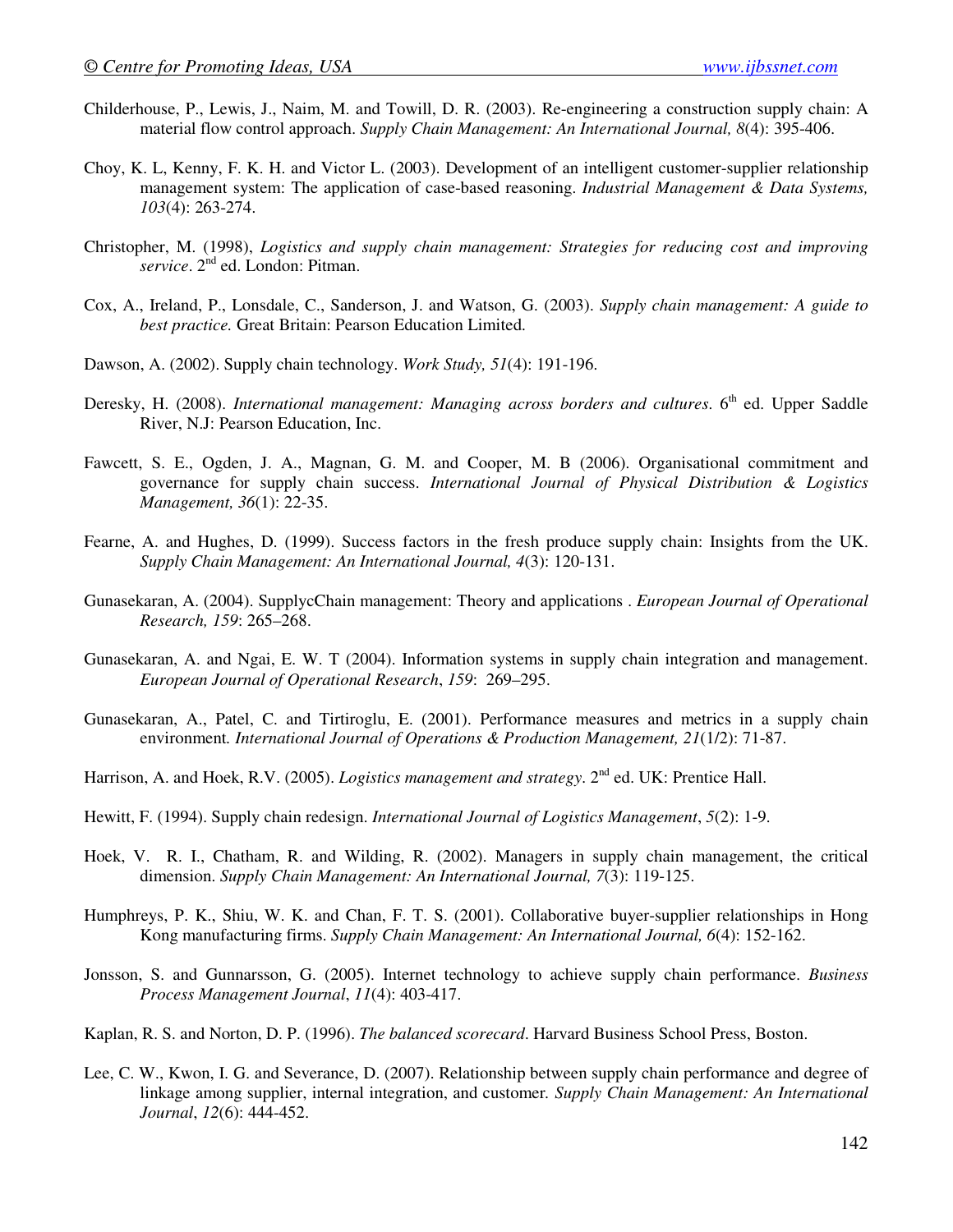- Liang, L., Yang, F., Cook, W. D, and Zhu, J. (2006). DEA models for supply chain efficiency evaluation. *Springer Science + Business Media*, *145*:35- 49.
- Lummus, R. R and Vokurka, R. J. (1999). Defining supply chain management: A historical perspective and practical guidelines. *Industrial Management & Data Systems, 99*(1): 11-17.
- McLaren, T. S., Head, M. M. and Yuan, Y. F. (2004). Supply chain management information systems capabilities: An exploratory study of electronics manufacturers. *Springerlink.Com*, *2*(2): 207-222
- McLaughlin, J., Motwani, J., Madan, M. S. and Gunasekaran, A. (2003). Using information technology to improve downstream supply chain operations: A case study. *Business Process Management Journal*, *9*(1): 69-80.
- Meier, R. L., Williams, M. R. and Singley, R. B. (2004). Supply chain management: Strategic factors from the buyers' perspective. *Journal of Industrial Technology*, *20*(2).
- Mello, J. E. and Stank, T. P. (2005). Linking firm culture and orientation to supply chain success. *International Journal of Physical Distribution & Logistics Management*, *35*(8): 542-554.
- Neely, A., Gregory, M. and Platts, K. (1995), Performance measurement system design: A literature review and research agenda, *International Journal of Operations and Production Management*, *15*(4): 80-116.
- Ounnar, F., Pujo, P., Mekaouche, L. and Giambiasi, N. (2007). Customer-supplier relationship management in an intelligent supply chain network. *Production Planning and Control*, *18*(5): 377.
- Roussel, J. and Cohen, S. (2005*). Strategic supply chain management: The 5 disciplines for top performance*. United States of America: The McGraw-Hill Companies.
- Sahay, B.S. (2003). Understanding trust in supply chain relationships. *Industrial Management & Data Systems, 103*(8): 553-563.
- Sekaran, U. (2003). *Research methods for business: A skill-building approach*. Canada: John Wiley & Sons.
- Simchi-Levi, D., Kaminsky, P. and Simchi-Levi, E. (2000). *Designing and managing the supply chain: Concepts, strategies, and case studies*. New York: Irwin-McGraw-Hill.
- Shepherd, C. and Gunter, H. (2006). Measuring supply chain performance: Current research and future directions. *International Journal of Productivity and Performance Management, 55*(3/4): 242-258.
- Spath, D. and Baumeister, M. (2001). Synchronisation of material flow and assembly in hybrid and modular systems. *Assembly Automation*, *21*(2): 152-157.
- Spekman, R. E., Kamauff, J. W. and Myhr, N. (1998). An empirical investigation into supply chain management: A perspective on partnerships. *Supply Chain Management: An International Journal, 3*(2): 53-67.
- Splendolini, M. J. (1992). *The benchmarking book.* New York: Amaconm.
- Stewart, G. (1997). Supply-chain operations reference model (SCOR): The first cross-industry framework for integrated supply-chain management. *Logistics Information Management*, *10*(2): 62-7.
- Swinehart, K. D. and Smith, A. E. (2005). Internal supply chain performance measurement. *International Journal of Health Care Quality Assurance, 18*(7): 533-542.